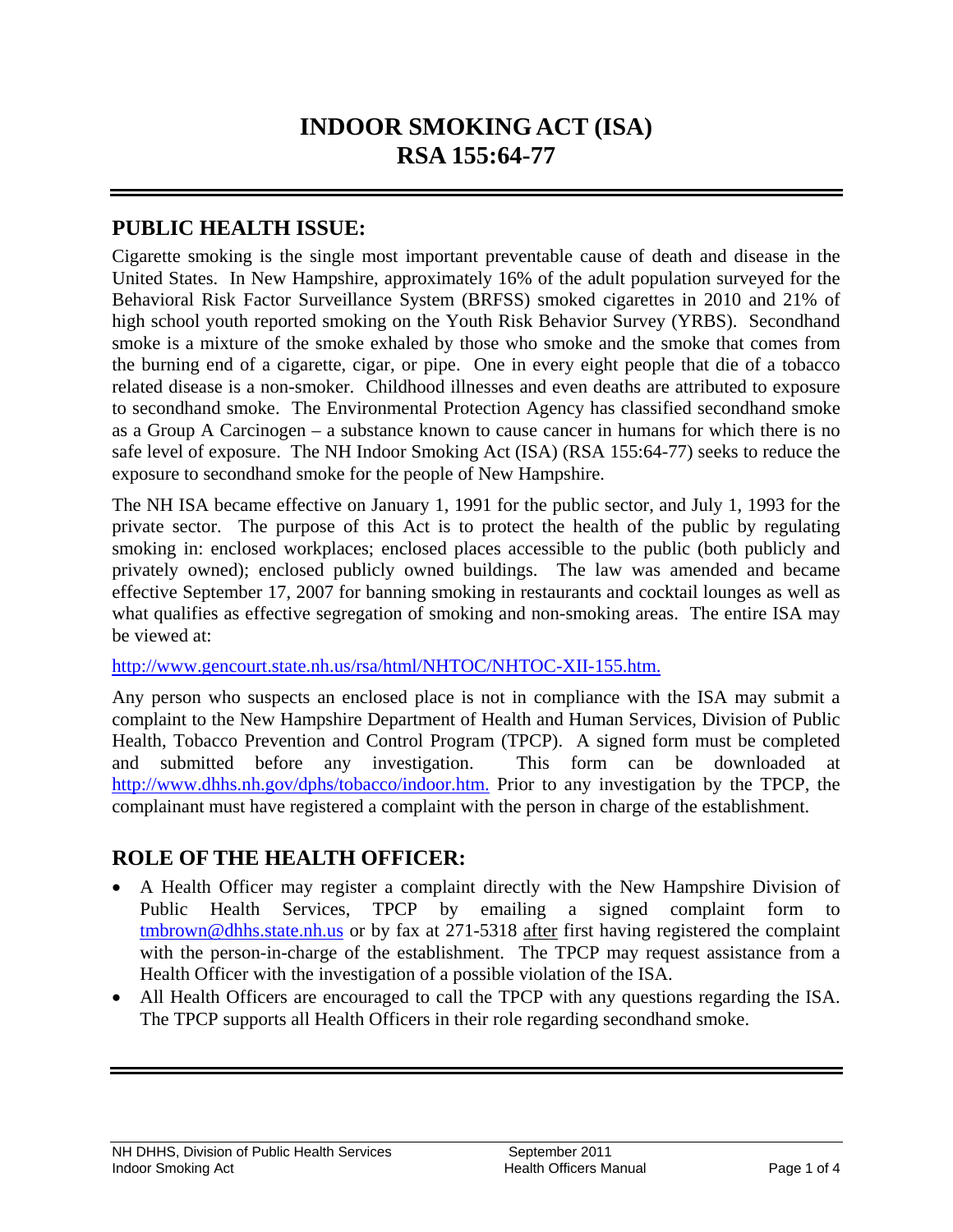### **NH INDOOR SMOKING ACT. RSA 155:64-77:**

http://www.gencourt.state.nh.us/rsa/html/XII/155/155-mrg.htm, beginning with Section 64

According to the NH Indoor Smoking Act:

Smoking is prohibited in the following enclosed places:

- Public schools K-12.
- Licensed childcare facilities during hours of operation.
- Elevators.
- Government-owned vehicles (i.e. police cars, fire engines, city cars and trucks).
- Grocery stores by customers (staff may be allowed to smoke in designated effectively segregated staff smoking areas).
- Hospitals and other acute care facilities.
- Restaurants.
- Cocktail lounges.
- Enclosed places owned and operated by social, fraternal, or religious organizations when open to the general public. Purposes for which such places may be open to the general public may include, but not be limited to, public meetings, voting, suppers, bingo games, theatrical events, fairs, and bazaars.

Smoking may be permitted in enclosed places of public access and publicly-owned buildings and offices, including workplaces, in effectively segregated smoking-permitted areas designated by the person in charge. Smoking shall be totally prohibited in any such enclosed place, if smoking cannot be effectively segregated. The person in charge may declare any facility non-smoking in its entirety.

In New Hampshire, workplaces or places of public access are *not required* to provide indoor smoking areas.

#### **SIGNS:**

All facilities are required to have signs.

- 1. **External signs** of a permanent nature for notification relative to smoking restrictions or prohibitions have to be placed on the exterior of all buildings proximate to all major entrances.
- 2. If smoking is allowed in smoking permitted areas, then **interior signs** are required in sites such as waiting rooms, entrance areas, cafeterias, and other common use areas.

If smoking is totally prohibited in a building, and the external sign is in place to that effect, then interior signs are not required.

### **VENTILATION SYSTEMS:**

Although ventilation systems for buildings in which smoking is permitted are not required by the Act, the definition of effective segregation must be met (155:65 V, a-c).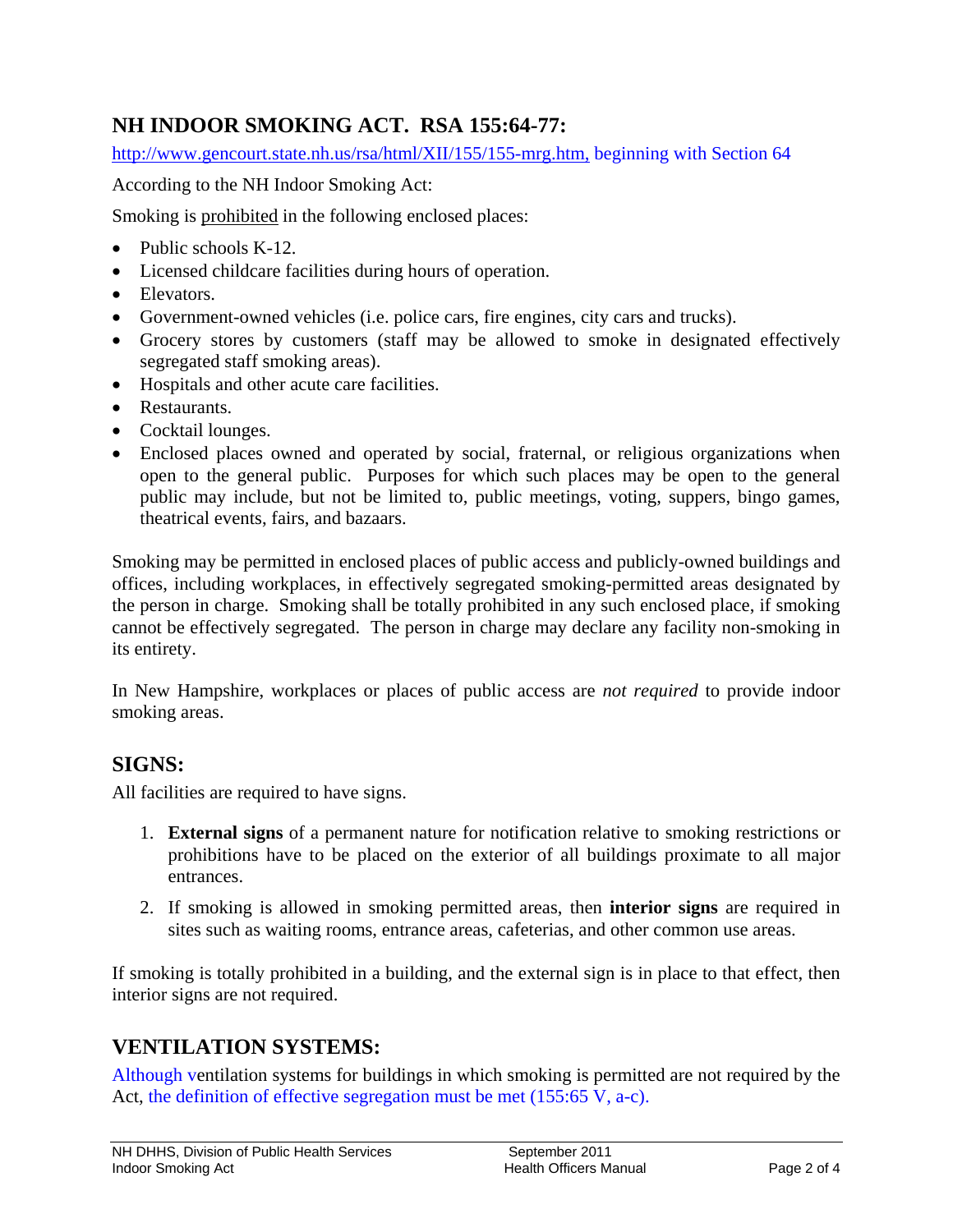### **ENCLOSED PLACES DEFINITION:**

This law regulates smoking in enclosed places. "Enclosed place" means a structurally enclosed location, or portion of such location, enclosed by a floor, ceiling, and 3 or 4 solid walls, partitions, or windows, exclusive of doors or passageways.

### **EXEMPTIONS TO THE INDOOR SMOKING ACT:**

- Link to Exemptions: http://www.gencourt.state.nh.us/rsa/html/XII/155/155-67.htm
- Foster family homes and group homes.
- Guest rooms of hotels, motels, and resorts. The rest of the hotel, which is open to the public, is subject to this law.
- Rental units in public housing. (The common use areas of such buildings are also subject to this law.)
- Enclosed places owned and operated by social, fraternal, or religious organizations when *hosting private functions [not explicit]*. Purposes for which such places may be open to the general public may include, but not be limited to, public meetings, voting, suppers, bingo games, theatrical events, fairs, and bazaars.

### **THE COMPLAINT PROCEDURE:**

There is a formal complaint investigation process stipulated in the Administrative Rules He-P 1900, which can be viewed at: http://www.gencourt.state.nh.us/rules/state\_agencies/hep1900.html If an employee or user of a facility believes the smoking law is not being complied with, he/she must first register a complaint with the person in charge of that facility. If the complaint is not resolved within one month, the complainant may contact submit a written Secondhand Smoke Complaint form with the TPCP. No complainant's name shall be revealed in the process of the investigation, unless they provide written approval.

If a citizen contacts a Health Officer with an inquiry or a complaint, the Health Officer should refer that person directly to the TPCP.

A Health Officer should proceed with an investigation or site visit only after a formal complaint is registered and he/she has secured a consultation with the NH TPCP.

A Health Officer may initiate a complaint directly to the TPCP.

#### **WAIVERS:**

Waivers may be requested to come into compliance for a designated time period. Contact TPCP for further details. Full-time, city Health Officers may be involved with the waiver eligibility determination in the following ways:

- 1. To determine whether the waiver request violates fire, safety, sanitation requirements, or other state or federal laws.
- 2. To advise on the impact on the health and well-being of users of the facility, should a waiver be granted.
- 3. To advise if a good-faith effort has been made to comply with the smoking law.